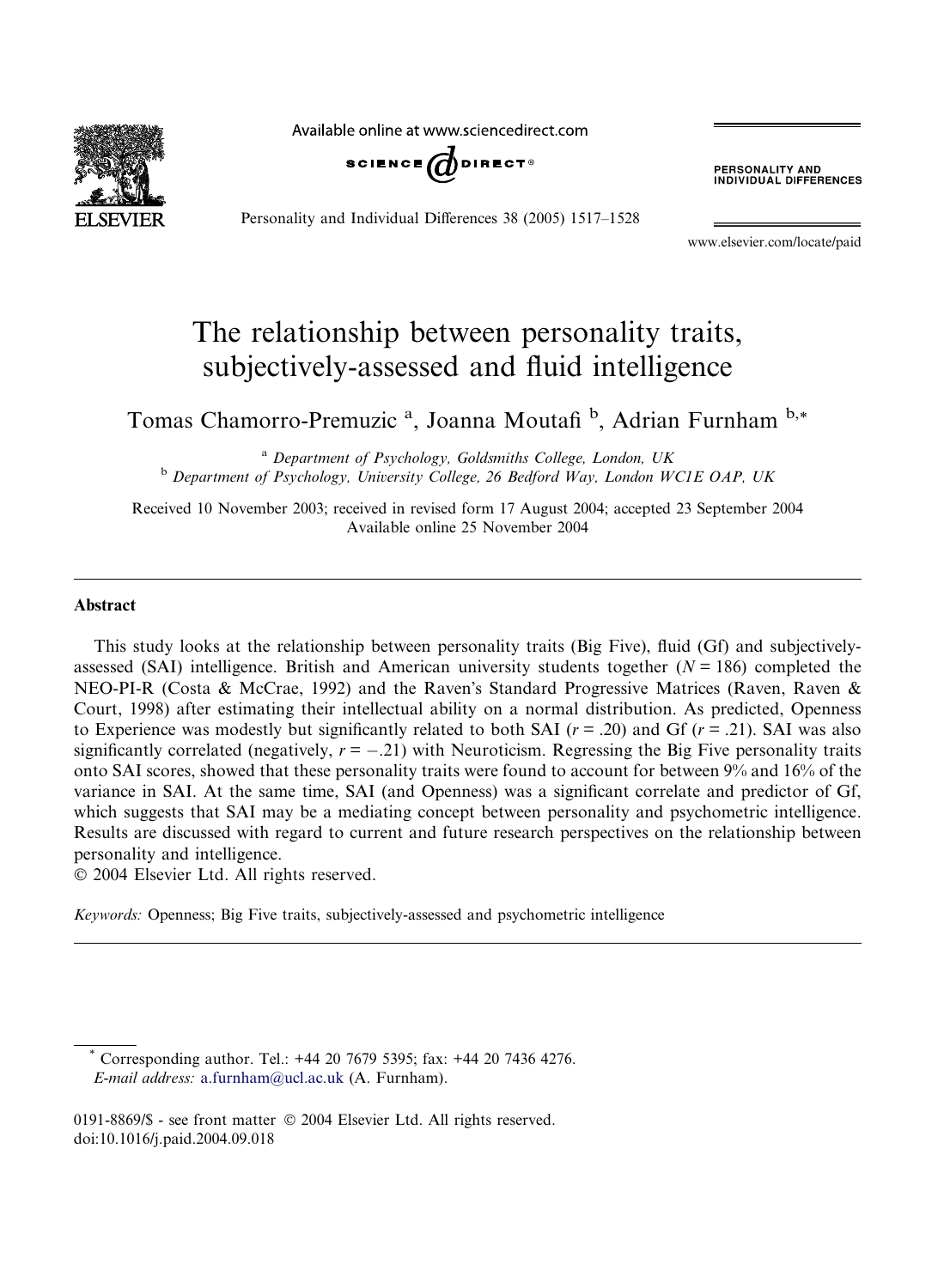## 1. Introduction

A central question that has returned to the field of individual differences in the last 10 years, is whether and how personality traits and intellectual ability are, or are not, related [\(Hofstee, 2001](#page--1-0)). Although this question is nearly as old as the study of intelligence and personality (see for instance [Cattell, 1941; Spearman, 1927; Webb, 1915; Wechsler, 1950; Whipple, 1922\)](#page--1-0), both constructs have been traditionally investigated independently, prompting the development of different methods and unrelated theories [\(Ackerman & Heggestad, 1997; Cronbach, 1949; Hofstee, 2001; Zeidner](#page--1-0) [& Matthews, 2000\)](#page--1-0).

Whereas general intellectual ability appears to be theoretically unrelated to non-cognitive traits [\(Brebner & Stough, 1995; Eysenck, 1994; Zeidner & Matthews, 2000](#page--1-0)), traits have been proven to relate to test performance and, since intellectual ability is measured through performance (ability/ IQ), it is not surprising that traits are significantly correlated with intelligence. There is longstanding experimental evidence suggesting that Neuroticism (trait anxiety), for instance, is likely to affect performance negatively on examinations ([Eysenck, 1982; Humphreys & Revelle, 1984; Wells](#page--1-0) [& Matthews, 1994; Wine, 1982\)](#page--1-0). Furthermore, individual differences in Extraversion/Introversion have been found to relate to different test taking styles ([Eysenck, 1971; Furnham, Forde, & Cot](#page--1-0)[ter, 1998a, Furnham, Forde, & Cotter, 1998b; Rawlings & Carnie, 1989; Robinson, 1985](#page--1-0)). Despite this, meta-analytical studies (notably [Ackerman & Heggestad, 1997](#page--1-0)) have shown that personality traits are, at best, only modestly related to general intelligence. Accordingly, personality variables should be considered with IQ as predictors of other, more general or long term, types of everyday performance (i.e., occupational, academic success) [\(Anastasi, 1998; Chamorro-Premuzic & Furn](#page--1-0)[ham, 2003a, 2003b; Hofstee, 2001; Petrides, Chamorro-Premuzic, Fredrickson, & Furnham, in](#page--1-0) [press\)](#page--1-0).

A trait which has generated much controversy with regard to understanding personality-intelligence relationships, is Openness to Experience (see [Brand, 1994](#page--1-0)). Even in meta-analysis, this personality factor is consistently shown to be moderately and significantly correlated with intelligence, particularly with its crystallized aspects (Gc)  $(r = .30$  in [Ackerman & Heggestad, 1997](#page--1-0)). Unlike Neuroticism and Extraversion, Openness appears to be conceptually directly related to intelligence, rather than merely affect test performance (psychometric intelligence). According to [Costa and McCrae \(1992\)](#page--1-0), Openness refers to aesthetic sensitivity, awareness of one's emotions, preference for novelty and non-traditional values, fantasy tendency, and ideas. However, other researchers have preferred to refer to Openness as Intellect or Culture, interpreting this personality trait in terms of introspective reflection and intellectual knowledge (see [Goldberg, 1994; John](#page--1-0)[son, 1994; Saucier, 1994](#page--1-0)). Openness is therefore associated with intellectual curiosity, vivid imagination, and behavioral flexibility ([McCrae & Costa, 1997](#page--1-0)), but also with understanding ability, knowledge in science, change and autonomy (see [Ashton, Lee, Vernon, & Jang, 2000](#page--1-0)). Since these variables are assessed through self-report inventories, it has been implied that Openness could be conceptualized as a self-report measure of intelligence, especially of Gc [\(Ackerman &](#page--1-0) [Goff, 1994; Goff & Ackerman, 1992\)](#page--1-0).

On the other hand, the fact that (like other personality traits) Openness is assessed through typical, rather than maximal, performance, may suggest that this personality trait could be related to other variables (e.g., interests, curiosity, creativity, motivation) that are relevant to everyday processes of knowledge formation. This idea was first present in Cattell[s \(1971, 1987\)](#page--1-0) investment